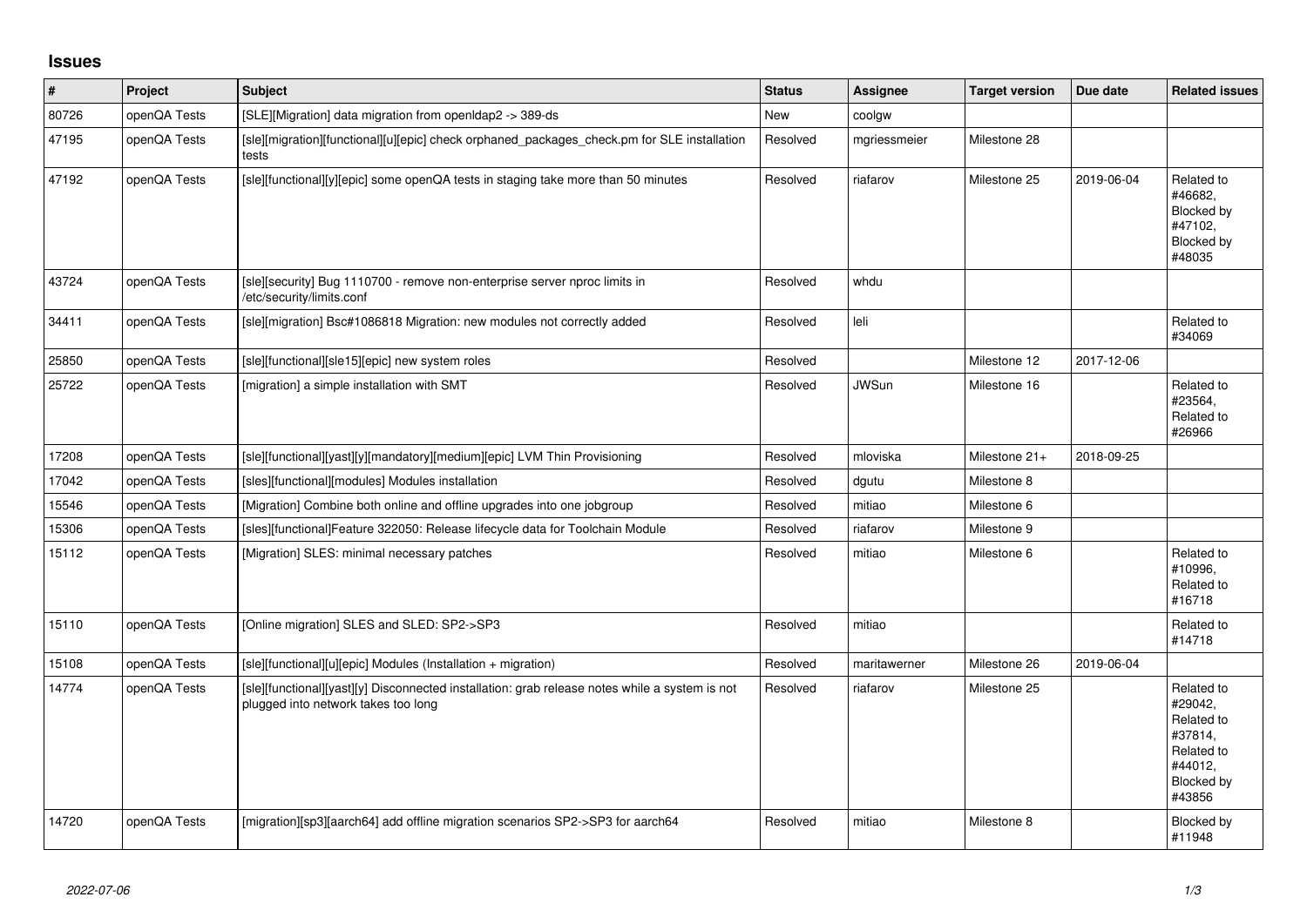| $\vert$ # | Project      | Subject                                                                                                                                                                                                                              | <b>Status</b> | <b>Assignee</b> | <b>Target version</b> | Due date   | <b>Related issues</b> |
|-----------|--------------|--------------------------------------------------------------------------------------------------------------------------------------------------------------------------------------------------------------------------------------|---------------|-----------------|-----------------------|------------|-----------------------|
| 14718     | openQA Tests | [Migration] [SP3]add offline migration scenarios SP2->SP3 for x86_64 and ppc64le                                                                                                                                                     | Resolved      | dgutu           | Milestone 5           |            | Related to<br>#15110  |
| 13750     | openQA Tests | <b>HPC Module</b>                                                                                                                                                                                                                    | Resolved      | mgriessmeier    | Milestone 3           |            |                       |
| 12910     | openQA Tests | Feature 320418: Proper placement of "encrypt filesystem" option                                                                                                                                                                      | Resolved      | okurz           | Milestone 3           |            |                       |
| 12908     | openQA Tests | Feature 318875 and 320919: Add Saltstack to the Advanced Systems Management Module                                                                                                                                                   | Resolved      |                 |                       |            |                       |
| 11804     | openQA Tests | Feature 320678: GCC 4.8 on SDK for AArch64                                                                                                                                                                                           | Resolved      | okurz           | Milestone 3           |            |                       |
| 11800     | openQA Tests | Feature 320292: ALPN support for openssl                                                                                                                                                                                             | Resolved      | michalnowak     | Milestone 3           |            |                       |
| 11798     | openQA Tests | Feature 319981: ACPI Support for AArch64                                                                                                                                                                                             | Resolved      | mkravec         |                       |            |                       |
| 11794     | openQA Tests | Feature 319335: UNC: Secondary viewonly password                                                                                                                                                                                     | Resolved      | mkravec         |                       |            |                       |
| 11792     | openQA Tests | Feature 313516: implement image based snapshotting for btrfs analog to zfs send/receive                                                                                                                                              | Resolved      | mkravec         |                       |            |                       |
| 11708     | openQA Tests | Add-on installation: review zypper_Ir testcase                                                                                                                                                                                       | Resolved      | michalnowak     | Milestone 3           |            | Related to<br>#11460  |
| 11572     | openQA Tests | Toolchain Module on aarch 64                                                                                                                                                                                                         | Resolved      | okurz           |                       |            |                       |
| 11564     | openQA Tests | s390x: add SSH+GUI as frontend to the Installation process                                                                                                                                                                           | Resolved      | mgriessmeier    | Milestone 3           |            | Related to<br>#7614   |
| 11462     | openQA Tests | Feature 320597 and 320699: Introduce 'zypper lifecycle' to provide information about life<br>cycle of individual products and packages and Do not communicate End of Support dates,<br>that change later to a previous point in time | Resolved      | okurz           | Milestone 3           |            |                       |
| 11460     | openQA Tests | Feature 320494: Disable installation source after installation if we register system                                                                                                                                                 | Resolved      | michalnowak     | Milestone 3           |            | Related to<br>#11708  |
| 11458     | openQA Tests | Feature 319716: Automatic Update of YaST at beginning of the installation                                                                                                                                                            | Resolved      | okurz           | Milestone 3           |            |                       |
| 11456     | openQA Tests | Feature 319639: Set hostname in Installer properly                                                                                                                                                                                   | Resolved      | michalnowak     | Milestone 3           |            |                       |
| 11454     | openQA Tests | Feature 319624: YaST - Existing SSH Host Keys Dialog                                                                                                                                                                                 | Resolved      | dzedro          | Milestone 3           |            |                       |
| 11452     | openQA Tests | Feature 318945: AutoYaST EULA display                                                                                                                                                                                                | Resolved      | mkravec         | Milestone 3           |            |                       |
| 11450     | openQA Tests | Feature 318787: YaST logic on Network Restart while no confg changes were made                                                                                                                                                       | Resolved      | dzedro          | Milestone 3           |            |                       |
| 11448     | openQA Tests | Feature 318405: implement bash autocompletion for btrfs commands                                                                                                                                                                     | Resolved      | mkravec         | Milestone 3           |            |                       |
| 11446     | openQA Tests | Feature 318144: Btrfs quota group improvements                                                                                                                                                                                       | Resolved      | mkravec         | Milestone 3           |            | Copied to<br>#13974   |
| 11442     | openQA Tests | Feature 317970: Remove creation of autoyast profile during installation                                                                                                                                                              | Resolved      | mkravec         | Milestone 3           |            |                       |
| 11440     | openQA Tests | Feature 317897: [BETA 1] Provide minimal possible size of a btrfs filesystem for resizing                                                                                                                                            | Resolved      | mkravec         | Milestone 3           |            |                       |
| 11436     | openQA Tests | Feature 317701: Additional bootloader testing: Do not use perl-bootloader in<br>yast2-bootloader                                                                                                                                     | Resolved      | okurz           | Milestone 3           |            |                       |
| 11434     | openQA Tests | [sle][functional][fate#314829][fate:validation][medium] Support for UEFI boot partition on sw<br>raid (raid 1)                                                                                                                       | Resolved      | SLindoMansilla  | Milestone 14          | 2018-02-27 |                       |